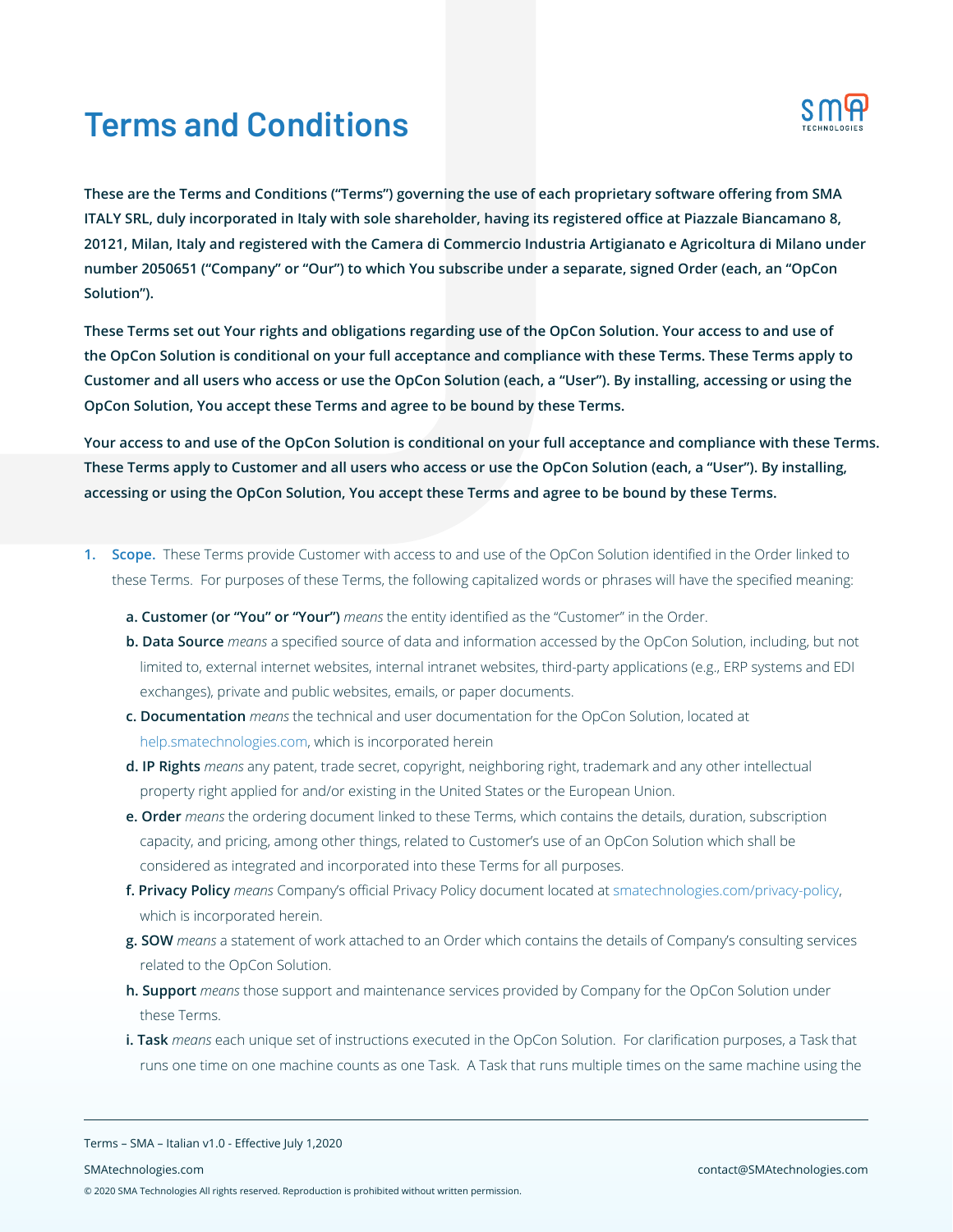same parameters counts as a Task. A Task that runs on multiple machines or using multiple parameters counts as multiple Tasks. For licensing purposes, a Task is counted whether the unit of work completes successfully or fails..

# **2. License.**

- **a. License**. Subject to these Terms, Company grants to Customer a non-exclusive, non-transferable, and term-based license ("**License**") to use the OpCon Solution in accordance with the following:
	- **i.** To the extent delivered in object-code format, Customer may install the OpCon Solution on those computers specified in the Order and may use the OpCon Solution to perform Tasks, among other functions described in the Documentation;;
	- **ii.** To the extent delivered as a service, Customer may use the OpCon Solution to perform Tasks, among other functions described in the Documentation;
	- **iii.** Customer may allow its employees, majority-owned affiliates, representatives, consultants, contractors or agents to access and use the OpCon Solution; provided that such access and use of the OpCon Solution must be for the sole benefit and internal business operations of Customer, and Customer must remain responsible for such Users' compliance with these Terms.
- **b. License Restrictions**. The Customer must not, nor will it permit or assist Users to::
	- **i.** decompile, disassemble or reverse engineer the OpCon Solution or otherwise circumvent protection of the OpCon Solution;
	- **ii.** correct or have any malfunctioning or error in the OpCon Solution corrected without Company's prior consent, Company reserving the right to provide such corrections, under the terms and conditions of these Terms;
	- **iii.** use the OpCon Solution to develop or market any conversion utility or aid specific to the OpCon Solution enabling users to convert from the OpCon Solution to an alternative software application, to the extent allowed by applicable law;
	- **iv.** market, sell, lease, lend, provide, transfer, assign, grant or otherwise distribute or commercialize any interest in, the License or the OpCon Solution to any third-party;
	- **v.** print, reproduce or copy in any form, in whole or in part, the OpCon Solution, except as is necessary for its own internal use and for backup purposes. Any and all copies made by Customer are subject to these Terms and are the sole and exclusive property of Company and must remain in the custody and control of Customer. Customer agrees that Company may adopt from time to time such mechanical or electronic methods as Company deems necessary to control the unauthorized use or distribution of the OpCon Solution, associated Documentation or supporting material; and
	- **vi.** make unauthorized changes to the underlying database(s) in the OpCon Solution.
- **c. Customer Data.** Customer owns all data or information that is provided by Customer or stored in the OpCon Solution or provided from a Data Source or Customer's own systems ("Customer Data"). Customer grants Company the right to use the Customer Data solely for purposes of performing these Terms. During the term of an Order, Customer may export its Customer Data as allowed by functionality within the OpCon Solution in standardized format, as described in the Documentation. Customer grants Company a non-exclusive, royalty-free license to internally and externally use any aggregated and/or anonymized statistical data regarding the performance of the OpCon Solution, including its processing of Customer Data, in a manner that does not allow for the identification of

Terms – SMA – Italian v1.0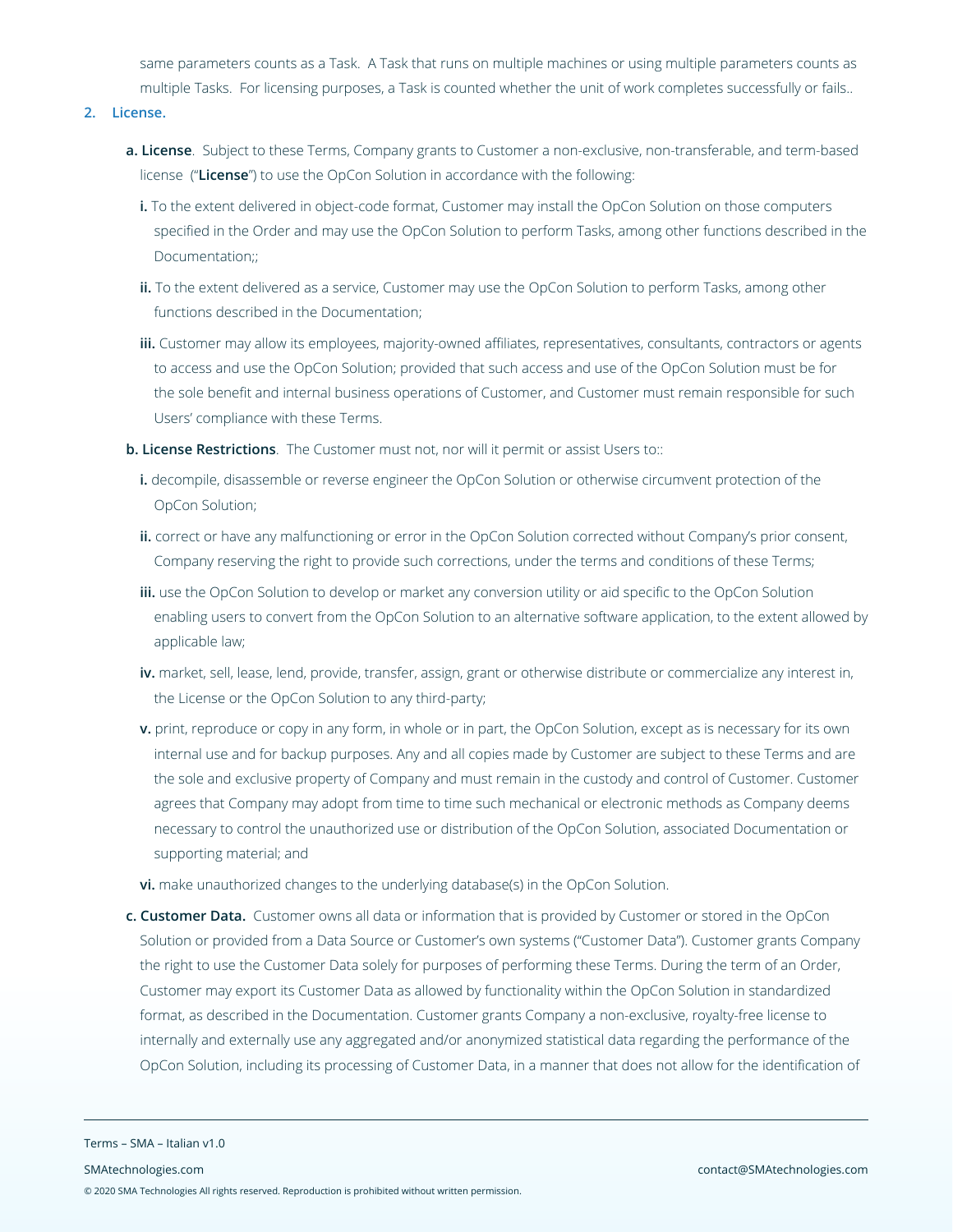Customer or disclosure of Customer Data.

#### **3. Term and Termination.**

- **a. Term**. This Agreement continues until its associated Order has expired or been terminated as provided below.
- **b. Termination for Breach.** If either party is in breach of these Terms, the other party may terminate these Terms at the end of a written 30-day period after receipt of written notice of the breach, if the breach has not been cured.
- **c. Suspension**. Company may, after giving Customer a written 15-day notice, temporarily suspend Customer's access to an OpCon Solution if Customer is 30 days or more overdue in its payment of any subscription fees; or Company found out that, in using the OpCon Solution, Customer has violated, or will violate, a law.
- **d. Return of Customer Data**. Upon request within 30 days after termination or expiration of these Terms, Company will make Customer Data available to Customer in an industry standard format. After such 30-day period, Company has no obligation to maintain the Customer Data and will destroy it.
- **e. Return of Company Property upon Termination**. Upon termination of these Terms for any reason, Customer must pay all amounts due and owed under the Order(s) invoiced amounts, and destroy or return all property of Company. Upon Company's request, Customer will confirm in writing its compliance with this destruction or return requirement.

#### **4. Services.**

- **a. Support**. Subject to Customer's payment of required Support Fees specified in an Order, if any, Company will provide Support for the OpCon Solution under the terms of Company's Support Policy which is located at smatechnologies.com/support, which is incorporated into these Terms for all purposes ("Support Policy"). Support includes the following:
	- **i.** Such services necessary to install and maintain the OpCon Solution in order that it performs in accordance with the Documentation;
	- **ii.** Such improvements, enhancements, extensions and other changes to the OpCon Solution as are determined by Company to be suitable to the uses made of the OpCon Solution by Customer;
	- **iii.** Updates for the OpCon Solution as required to cause the OpCon Solution to operate under new versions of Customer's operating system(s); provided such updates are technically feasible as determined in Company's sole reasonable discretion.
- **b. Consulting Services**. As documented in a mutually-signed SOW, Company will provide specified setup, conversion, installation/implementation, and/or customization services with respect to the OpCon Solution, subject in all respects to these Terms and the SOW.

#### **5. Payment.**

**a. Fees**. Customer must pay all fees due under the Order within 30 days of the invoice date, in the currency reflected in each Order. Customer agrees that Company shall charge a late interest rate pursuant to Article 5 of Legislative Decree 231/2002 applied to the sums due if such sums are not paid when due. Customer is responsible for all applicable sales, use, withholding, value added tax (VAT) and other similar taxes. No Customer purchase order is required unless specified in an Order.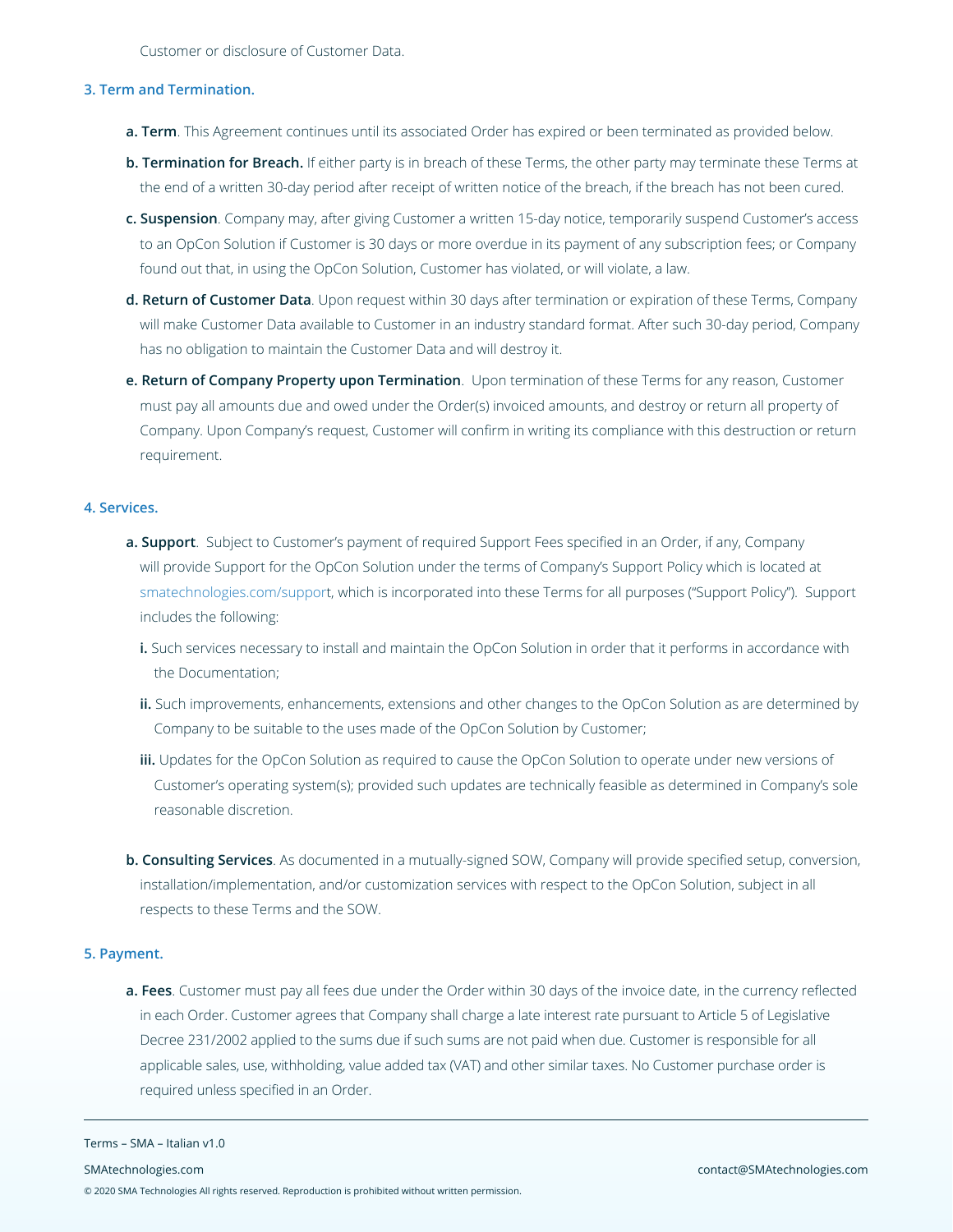- **b. Expenses**. Customer will reimburse Company for travel expenses incurred in connection with its performance under a SOW. In connection with any invoice for expense reimbursement, Company will, upon request, provide copies of receipts and other documents reasonably necessary to verify the amount and nature of any such expenses.
- **c. Taxes**. Payment of all sales tax, use tax, VAT, foreign, state or federal taxes, and any other taxes in any form, offsets, withholding or currency control associated with the Order, and all subsequent Support charges, will reside solely with, and be the financial responsibility of, the Customer, excluding taxes based on Company's income which will be paid by Company. Domestic sales and use taxes (VAT) will be included on invoices where applicable.
- **d. Audit and True-ups**. Customer will provide reports to Company for the purpose of calculation of fees pursuant to and due under the Order. Customer acknowledges that Company may use functionality within the OpCon Solution to collect usage information to assist in such calculations. Once a year, Company, and its designated representatives, will audit Customer's usage records that relate to its payment obligations under an Order.

# **6. Proprietary Rights; Confidentiality; Personal Data; Data Security.**

**a. Proprietary Rights**. Company and its licensors retain ownership of the OpCon Solution and its associated design, software, documentation, processes, algorithms, and user interfaces, including services and deliverables provided by Company as part of Consulting Services, and all IP Rights embodied therein ("**Company Technology**"). Customer may not remove or modify any proprietary marking or restrictive legends from the Company Technology. Company reserves all rights not expressly granted in these Terms.

# **b. Mutual Confidentiality.**

- **i. Definition of Confidential Information**. Confidential Information means all non-public information disclosed by a party ("**Discloser**") to the other party ("**Recipient**"), whether orally or in writing, that is designated as confidential or that reasonably should be understood to be confidential given the nature of the information and the circumstances of disclosure ("**Confidential Information**"). Customer Confidential Information includes, without limitation, the Customer Data. Company's Confidential Information includes, without limitation, these Terms, the Order, and the Company Technology.
- **ii. Protection of Confidential Information**. A Recipient must use the utmost diligent degree of care to protect the Confidential Information ((but in no event less than reasonable care) and will not disclose or use any Confidential Information of the Discloser for any purpose outside the scope of these Terms. The Recipient must limit access to Confidential Information to those of its employees and contractors who need such access for purposes consistent with these Terms and who have signed similar confidentiality agreements with Recipient. The obligations provided in this section shall remain in effect during, and for a duration of three (3) years after the termination or expiry of, these Terms.
- **iii. Exclusions**. Confidential Information excludes information that: (1) is or becomes generally known to the public without breach of any obligation owed to Discloser, (2) was known to the Recipient prior to its disclosure by the Discloser without breach of any obligation owed to the Discloser, (3) is received from a third-party without breach of any obligation owed to Discloser, or (4) was independently developed by the Recipient without use or access to the Confidential Information. The Recipient may disclose Confidential Information to the extent required by law, public authorities or court order and will inform Discloser within 3 days.
- **c. Protection of Personal Data.**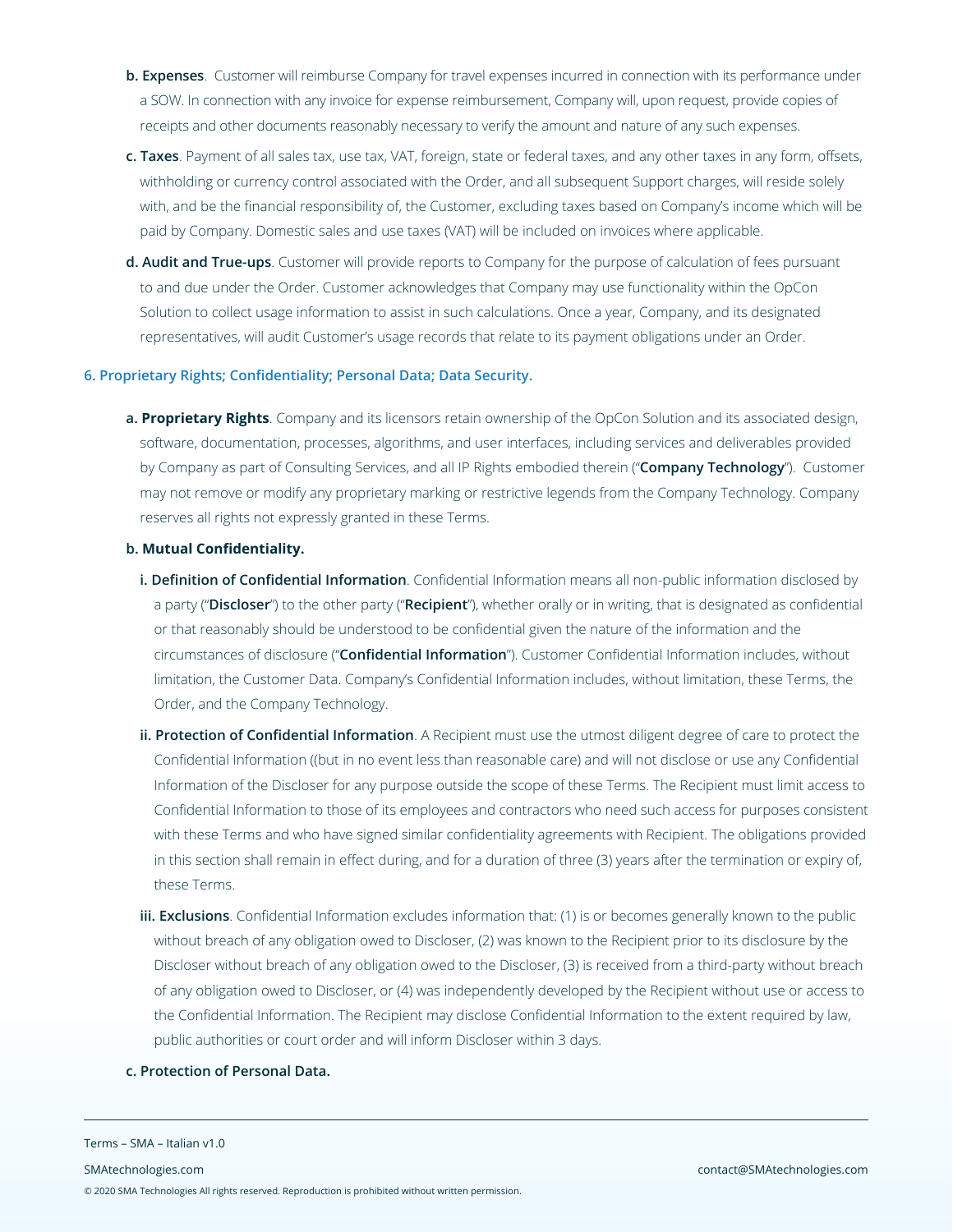**i.** When the OpCon Solution is installed on premise at a Customer facility, by configuration, Company will not have access to Customer network(s) or Personal Data, and does not monitor the processing of Customer Data, except as provided in a separate, signed agreement for Managed Automation Services, as applicable. The Customer shall provide the Company with advanced written notice prior to uploading any Personal Data to the OpCon Solution and shall ensure that relevant consents have been received from data subjects or applicable notices have been provided so that the Customer may provide the Personal Data to the Company for the processing outlined within this Agreement When the OpCon Solution is installed on premise at a Customer facility, by configuration Company will not have access to Customer network(s) or Personal Data, and does not monitor the processing of Customer Data, except as provided in a separate, signed agreement for Managed Automation Services, as applicable.

# **ii.** In this clause 6(c):

- **A."Controller", "Data Subject" "Personal Data", "Personal Data Breach", "Processor"** and **"processing"** have the meaning given to them in the GDPR (and **"process"** and **"processed"** shall be construed accordingly);
- **B. "Data Protection Laws"** means (1) the GDPR; and (2) all other laws concerning the processing of data relating to living persons including the Data Protection Act 2018; and
- **C. "GDPR"** means Regulation (EU) 2016/679 on the protection of natural persons with regard to the processing of personal data and on the free movement of such data, and repealing Directive 95/46/EC (General Data Protection Regulation);
- **iii.** If and to the extent that the Company processes Personal Data in the course of providing access to the OpCon Solution to the Customer, each party acknowledges that, for the purpose of Data Protection Laws, the Customer is the Controller of the Personal Data and the Company is the Processor.
- **iv.** The Company shall:
	- **A.** Process personal data in accordance with Our Privacy Policy;
	- **B.** (1) Implement appropriate technical and organisational measures to ensure a level of security appropriate to the risk, including the risk of unauthorised or unlawful processing of Personal Data, and of accidental or unlawful loss, alteration, unauthorised disclosure or destruction of, or damage to, Personal Data; and (2) in such a manner for the fulfilment of the Customer's obligation to respond to requests by Data Subjects to exercise their rights of access, rectification or erasure, to restrict or object to processing of Personal Data, or to data portability;
	- **C.** Only process the Personal Data in accordance with the Customer's instructions;
	- **D.** If a Data Subject makes a written request to us to exercise any of the rights referred to in paragraph 6(c)(iv) (B)(2), forward the request to the Customer and, upon the Customer's reasonable written request and cost, provide the Customer with all co-operation and assistance the Company may reasonably request in relation to that request with regards to applicable deadlines and information requirements;
	- **E.** Taking into account the state of the art, the costs of implementation and the nature, scope, context and purpose of processing, implement and maintain appropriate technical and organisational measures;
	- **F.** Notify the Customer without undue delay after becoming aware of a Personal Data Breach, and provide the Customer at the Customer's cost with all co-operation and assistance reasonably requested by the Customer to enable the Customer to notify the Personal Data Breach to the relevant supervisory authority and relevant Data Subject(s) (as applicable);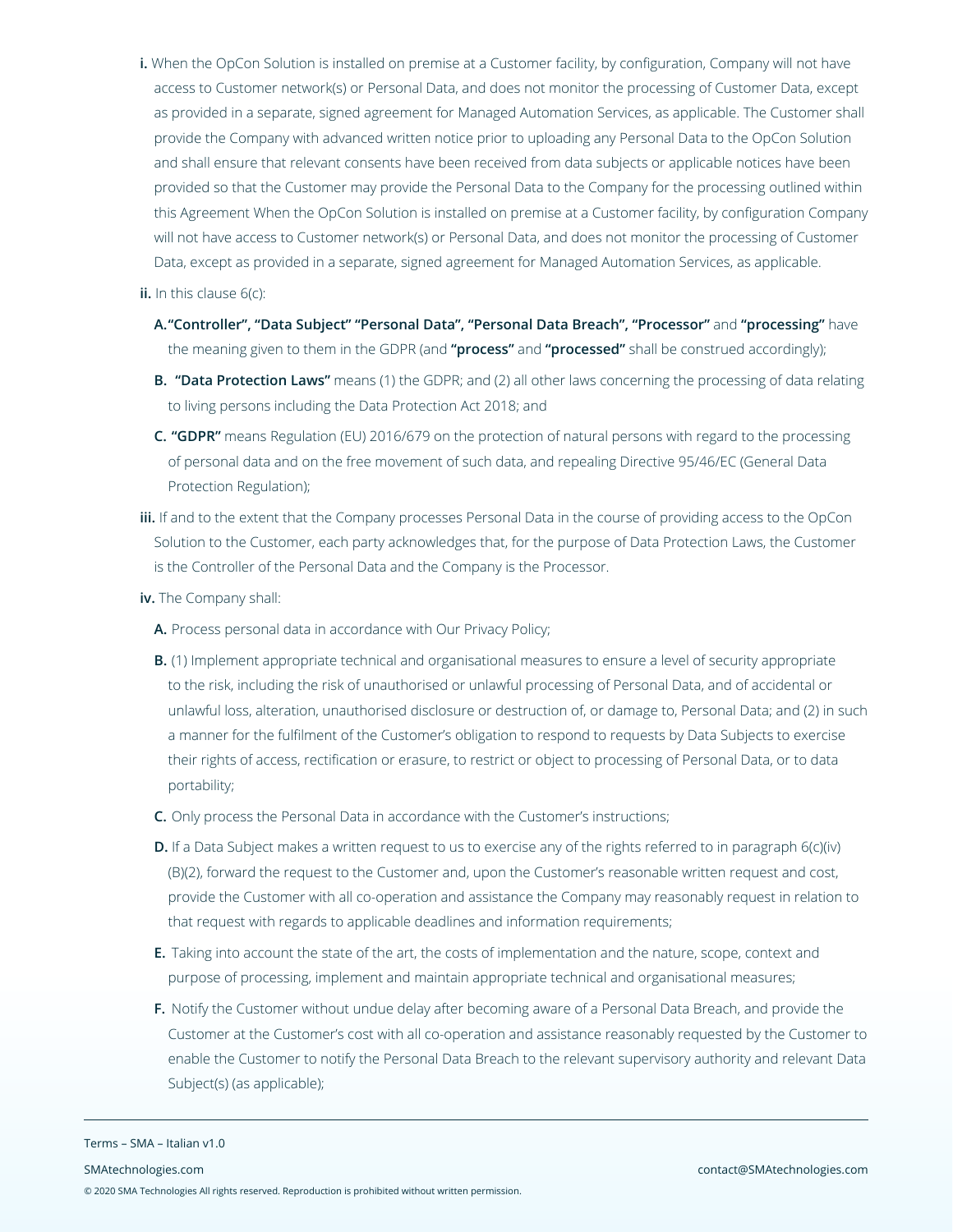- **G.** Save for those sub-processors already engaged by the Company, not engage another sub-processor without informing the Customer of any intended changes concerning the addition or replacement of other processors, thereby giving the Customer the opportunity to object to such changes. If the Company does not receive from the Customer, within ten (10) days of providing notice an objection to the addition or replacement of a subprocessor, the Customer will be deemed to have consented to such changes;
- **H.** Before disclosing Personal Data to any sub-processor, enter into a contract with that sub-processor containing obligations equivalent to those set out in this Agreement
- **I.** Remain liable to the Customer for the acts or omissions of such sub-processors in respect of the processing of Personal Data under this Agreement and ensure that any sub-processors are bound to hold the information in confidence to at least the same standard as required under this Agreement;
- **J.** Promptly notify the Customer if the Company receives any complaint, notice or communication which relates directly or indirectly to the processing of Personal Data, or to either Party's compliance with Data Protection Laws, and shall co-operate and assist the Customer in relation to any such complaint, notice, communication or non-compliance; and
- **K.** Upon the Customer's reasonable written request, provide all information necessary to demonstrate compliance with these terms.
- **v.** Any transfers to territories outside the EEA (whether or not specified in this Agreement) shall be conducted in compliance with the conditions for transfer set out in Chapter V (Articles 44-50) of the GDPR.
- **vi.** Upon termination or expiry of this Agreement, the Company shall either return the Personal Data to the Customer or to a processor nominated by the Customer or delete the Personal Data and all copies and extracts of the Personal Data unless required to retain a copy in accordance with any applicable law.
- **vii.** Customer agrees, upon demand, to defend, hold harmless and indemnify Company against any claim, damage, loss, fine, cost, expense or liability suffered or otherwise incurred by the Company arising as a result of or in connection with breach of clause 6(c).

# **7. Warranties.**

Terms – SMA – Italian v1.0

- **a. OpCon Solution Warranty.** Company warrants that: (i) the OpCon Solution will contain the features and functions contained in the Documentation; and (ii) the functionality or features of the OpCon Solution may change but will not materially decrease during any paid term, AS CUSTOMER'S EXCLUSIVE REMEDY AND COMPANY'S ENTIRE LIABILITY UNDER THIS WARRANTY, Company, at its choice, will fix or replace the non-conforming portion of the OpCon Solution after Customer notifies Company of the issue, to be made in writing within 8 days from delivery or discovery, for hidden defects; provided, however, if within the 60-day period following initial delivery of the OpCon Solution to Customer, Company cannot remedy the issue, then Customer may terminate the Order and request a refund of the fees paid for such OpCon Solution. This warranty does not apply if: (1) the OpCon Solution is not used in accordance with Documentation, (2) any equipment owned or supplied by Customer malfunctions, or (3) any other cause which is not attributable to gross negligence and willful misconduct of Company.
- **b. Consulting Services Warranty.** Company warrants that, for a period of 60 days after discovery of any issue of any Consulting Service, it has performed such Consulting Service in accordance with the SOW. Customer must notify Company of any breach of this warranty no later than 10 days after Customer's discovery of the issue. AS CUSTOMER'S EXCLUSIVE REMEDY AND COMPANY'S ENTIRE LIABILITY UNDER THIS WARRANTY, Company will re-perform the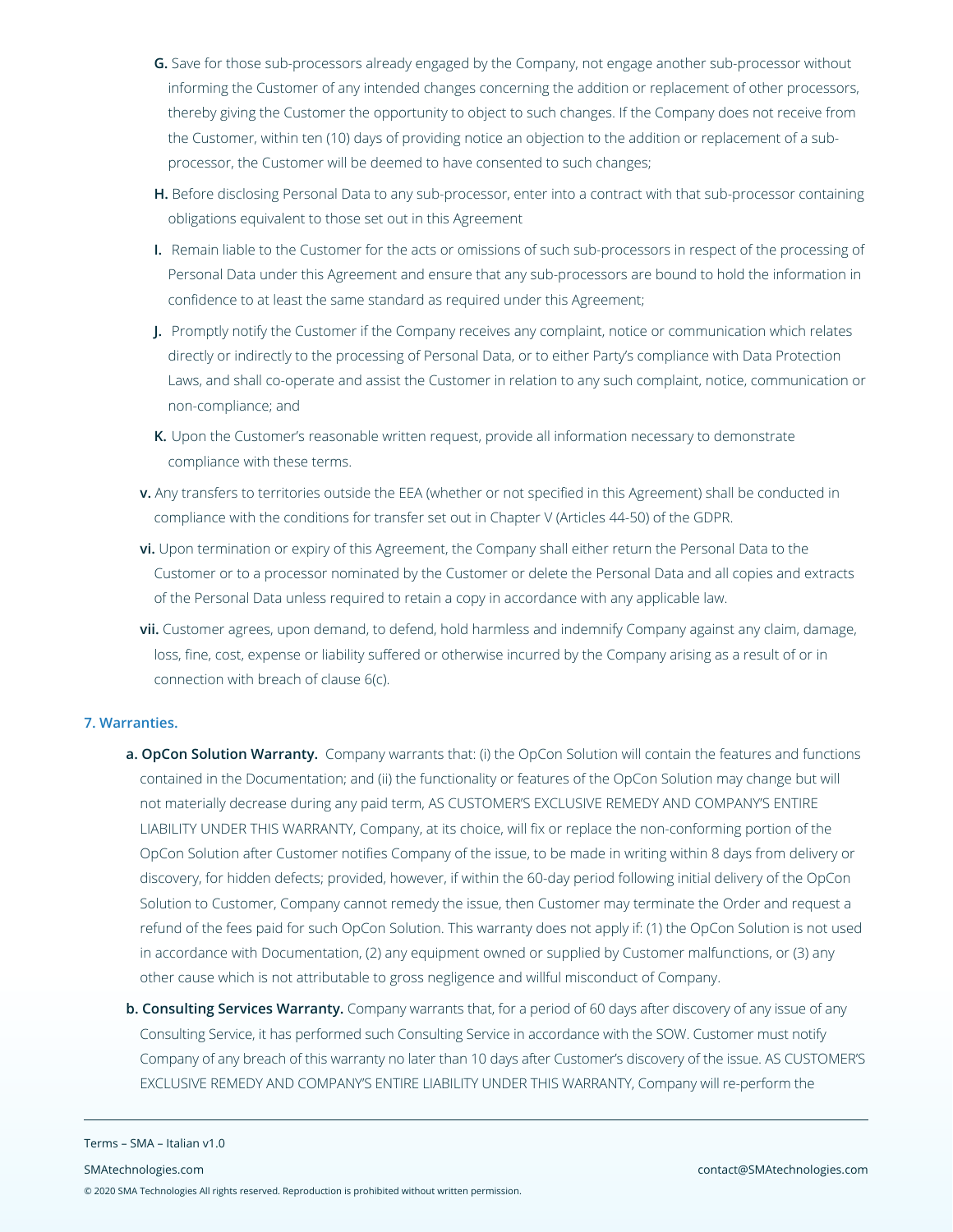nonconforming portion of the Consulting Services; provided, however, if Company cannot remedy the issue within a reasonable period of time after Customer notifies Company of the issue but in any event, no later than 60 days after delivery of Consulting Service; then Customer may terminate the Order and request a refund of the portion of the fee attributable to such non-conforming Consulting Service.

- **c. Support Warranty.** Company warrants that: (i) it will provide Support in accordance with these Terms, the Support Policy and generally accepted practices within the software industry; and (ii) that the Support Policy may change, but will not materially degrade Support under these Terms.
- **d. Embedded Terms Warranty.** Embedded Terms Warranty. Company may change at any time the terms incorporated herein by reference (in particular the Documentation, the Privacy Policy and the Support terms). Company warrants that any change of such incorporated changes will not materially degrade Customer's rights during the term hereof.
- **e. DISCLAIMER. COMPANY DISCLAIMS ALL OTHER WARRANTIES, INCLUDING, WITHOUT LIMITATION, THE IMPLIED WARRANTIES OF NON-INFRINGEMENT, QUIET ENJOYMENT, CONFORMITY, MERCHANTABILITY AND FITNESS FOR A PARTICULAR PURPOSE OTHER THAN THOSE AGREED IN THE TERMS, EXCEPT FOR CASES OF GROSS NEGLIGENCE AND WILLFUL MISCONDUCT OF COMPANY. COMPANY SHALL TAKE ALL REASONABLE PHYSICAL, TECHNICAL AND ADMINISTRATIVE MEASURES TO SECURE THE OPCON SOLUTION AND CUSTOMER MUST NOT ALLOW THE OPCON SOLUTION TO BE COMPROMISED BY USER AND THIRD PARTIES.CUSTOMER UNDERSTANDS AND AGREES THAT THE OPCON SOLUTION MAY NOT BE ERROR FREE AND USE MAY BE INTERRUPTED, BUT WITH NO MATERIAL BREACH OF COMPANY.**

# **8. Indemnities; Insurance.**

- **a. Indemnity.** Company will defend or settle any third-party claim against Customer to the extent such claim alleges that the OpCon Solution (and its underlying technology) infringes or misappropriates its IP rights; provided that Customer promptly notifies Company of the claim in writing, cooperates with Company in the defense, and allows Company to solely control the defense or settlement of the claim.
	- **i.** Company will pay or reimburse Customer any costs incurred in performing its obligations above, and any Company -negotiated settlement amounts or court-awarded damages.
	- **ii.** If such a claim appears likely to prevail on its merits, in Company's sole reasonable discretion, then Company may modify the OpCon Solution, procure the necessary rights, or replace it with a functional equivalent
	- **iii.** If Company determines that none of the above options are commercially feasible, then Company may terminate the applicable Order, in whole or in part, and will refund to Customer any prepaid and unused fees for such terminated OpCon Solution.
	- **iv.** Company has no obligation under this Section to the extent of any claim arising from: Company's compliance with Customer's specifications, where there would be no infringement but for these specifications; a combination of the OpCon Solution with other technology or aspects, where the infringement would not occur but for the combination; use of Customer Data; Customer's alteration, modification, conversion or reverse engineering of the OpCon Solution; or Customer's use of the OpCon Solution in violation of these Terms.

# **THIS SECTION CONTAINS CUSTOMER'S EXCLUSIVE REMEDIES AND COMPANY'S SOLE LIABILITY FOR INTELLECTUAL PROPERTY INFRINGEMENT CLAIMS.**

**b. Insurance.** Company agrees to carry and maintain during the term hereof, at its own cost, appropriate insurance

#### Terms – SMA – Italian v1.0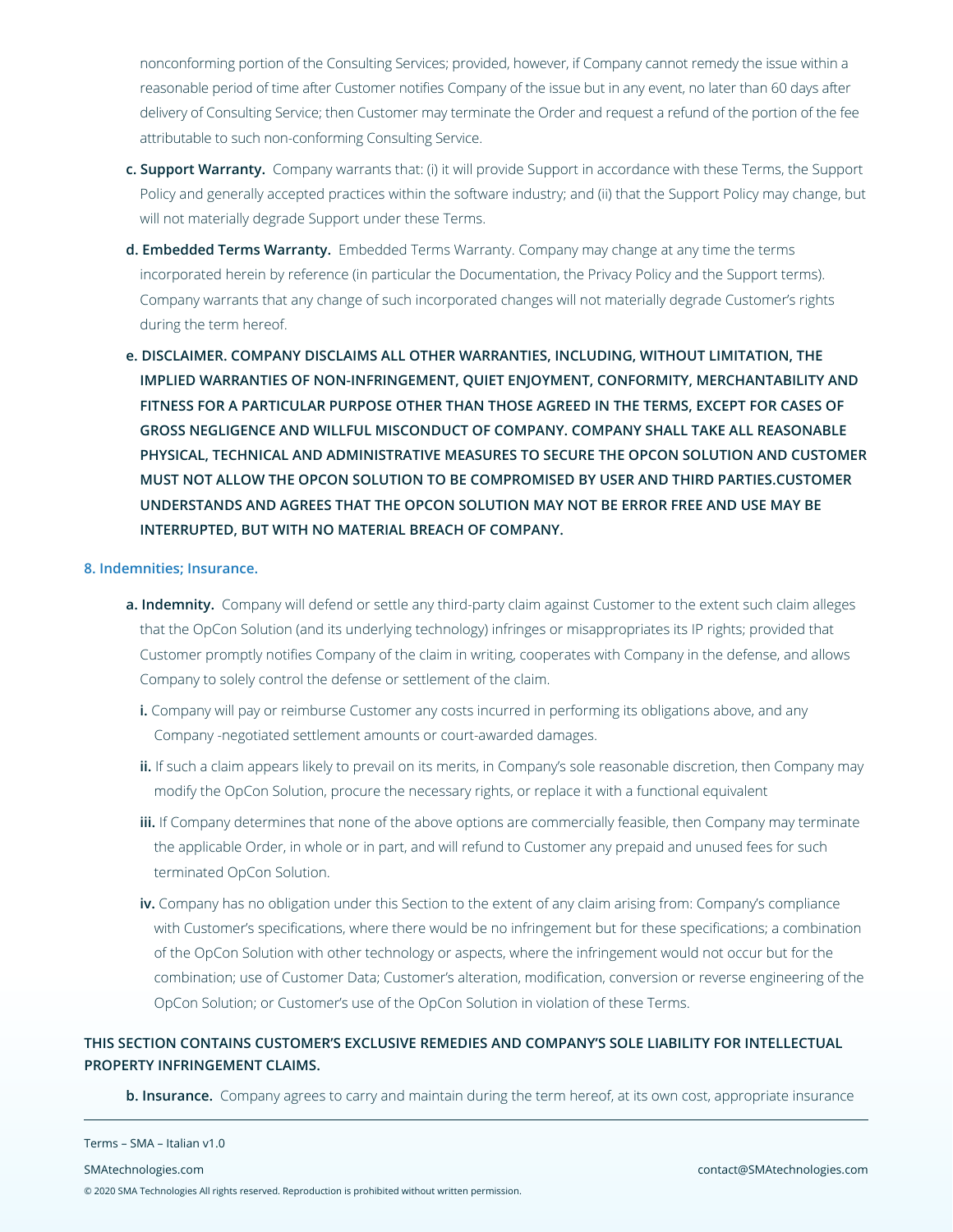policies and coverage amounts which are incorporated herein by reference. Upon Customer's request, Company will provide evidence of such insurance.

## **9. Limitations on Liability.**

- **a. EXCLUSION OF DAMAGES. EXCEPT FOR CUSTOMER'S VIOLATION OF THE LICENSE AND IN CASES OF GROSS NEGLIGENCE OR WILFUL MISCONDUCT, NEITHER PARTY IS LIABLE FOR ANY INDIRECT AND NON-TANGIBLE DAMAGES ARISING OUT OF OR RELATED TO THIS AGREEMENT (INCLUDING, WITHOUT LIMITATION, COSTS OF DELAY, DAMAGES ARISING OUT OF LOSS OF OR UNAUTHORIZED ACCESS TO DATA OR INFORMATION, AND LOST PROFITS).**
- **b. TOTAL LIMIT ON LIABILITY. EXCEPT FOR INDEMNITY OBLIGATIONS IN THIS AGREEMENT, OR IF NOT PERMITTED BY LAW (AS IN CASES OF GROSS NEGLICENCE OR WILLFUL MISCONDUCT), EACH PARTY'S TOTAL LIABILITY FOR ALL DAMAGES ARISING OUT OF OR RELATED TO THIS AGREEMENT WILL NOT EXCEED: (i) FOR CLAIMS COVERED BY COMPANY'S INSURANCE, THE APPLICABLE LIMIT OF SUCH INSURANCE; OR (ii) FOR ALL OTHER CLAIMS NOT COVERED BY SUCH INSURANCE, THE GREATER OF THE AMOUNT PAID OR PAYABLE BY CUSTOMER UNDER THE APPLICABLE ORDER WITHIN THE 12 MONTH PERIOD PRIOR TO THE EVENT THAT GAVE RISE TO THE CLAIM.**
- **c. Exclusions and Limitations.** The fees payable by Customer under these Terms take account of the exclusions and limitations of liability and warranty provided under these Terms, which reflects the allocation of risks agreed between the parties, and Customer must consequently assume liability or insure itself for any damage or loss related to such exclusions and limitations. Customer confirms that its insurers are fully aware and agreed with these exclusions and limitations to be also applicable to any recourse by Customer's insurers, either by direct action or subrogation.

#### **10. General.**

- **a. Governing Law and Forum.** These Terms are governed by the laws of Italy. All disputes included those of not contractual nature - arising out of, related or connected to these Terms shall be settled by arbitration under the Rules of the Milan Chamber of Arbitration (the Rules), by a sole arbitrator, appointed in accordance with the Rules, which are deemed to be incorporated by reference into this clause. The sole arbitrator shall be fluent in English and expert in IT/IP matters. Parties agree the arbitration to be conducted in English and decided according to Italian law ("arbitrato di diritto"), with seat in Milan.
- **b. Entire Agreement.** These Terms and associated Order(s) constitute the entire agreement between the parties and supersede any prior or contemporaneous negotiations or agreements, whether oral or written, related to this subject matter.
- **c. No Assignment.** Customer may not assign or transfer Terms, in whole or in part, to a third-party without Company's prior written consent. Company shall be entitled to assign its rights and obligations under these Terms, in whole or in part, including by operation of merger, demerger, contribution, transfer of all its assets and liabilities or otherwise, without Customer's prior consent, and shall thereafter be discharged of the assigned obligations which shall be assumed by the assignee, with no further guaranty or duty of Company in this respect.
- **d. Enforceability.** If any provision of these Terms is found to be invalid or unenforceable in whole or in part such provision (or the relevant part, as the case may be) shall be deemed not to form part of these Terms and the parties will interpret and modify the Terms so as to achieve as far as possible the economic and legal intent and purpose of